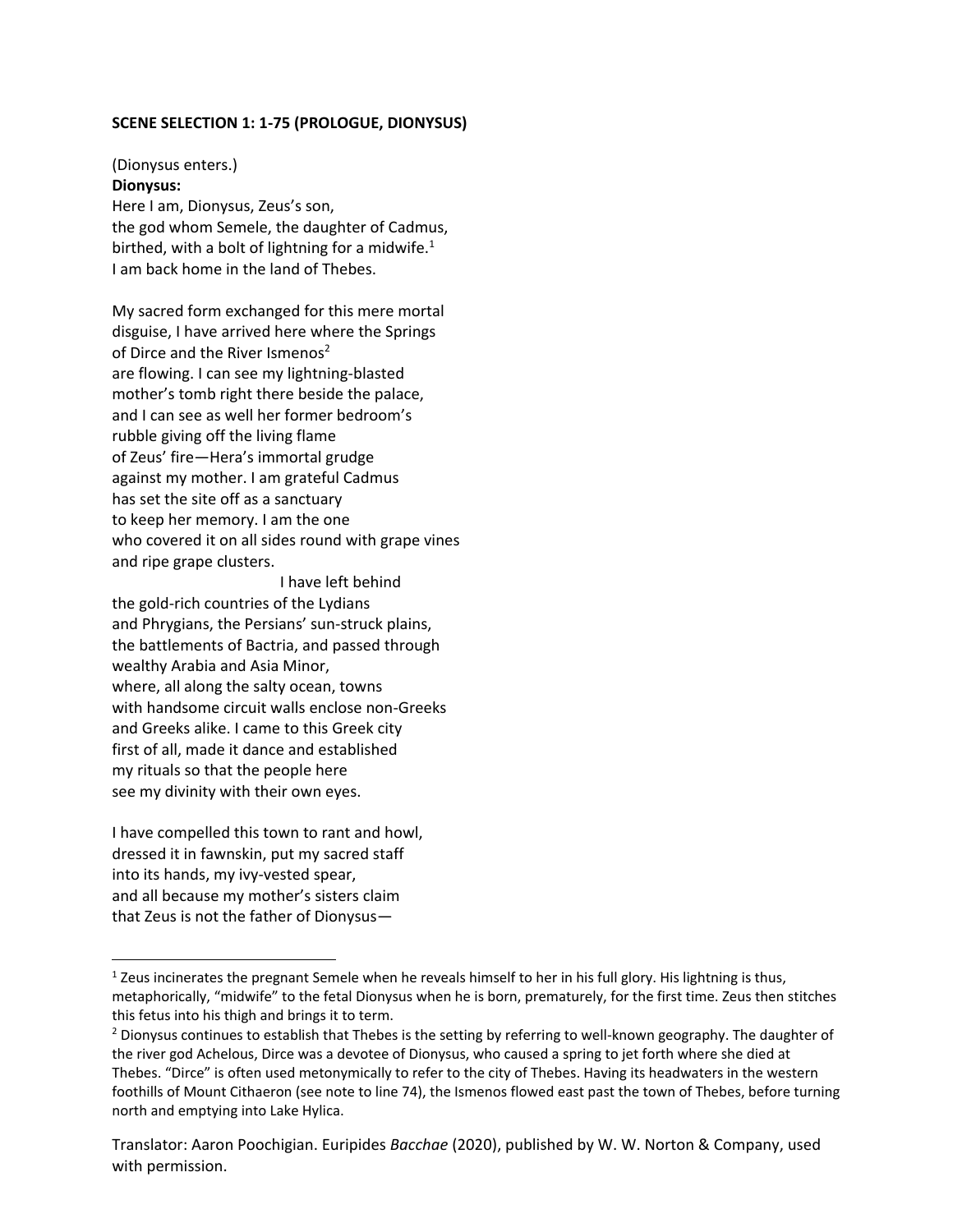how could they speak such slander? They allege some mortal sired the child on Semele, and she blamed Zeus for her disgraceful error on Cadmus's advice. That's why (they say) Zeus smote my mother with a lightning bolt because she lied about the pregnancy.

So I have made them crazy in revenge, driven them from their homes, and they, unhinged, have occupied a mountain. I have forced them to don the vestments of my rites. In fact, the women of Thebes—all of them, every one under my influence have fled their homes in madness. Mixed among the daughters of Cadmus, they lounge about in broad daylight on cliffs beneath the green fir trees. Since Thebes is still ignorant of my rites, it needs to learn them even against its will. I must defend the honor of Semele by teaching mortals it was a god she bore to Zeus.

What's more,

Cadmus has handed down the privilege of kingship to his grandson Pentheus,<sup>3</sup> who, as I see it, wars against the gods he bars me from the honors owed to me and never names me in his prayers. My godhood therefore must be driven home to him and all of Thebes. I will be off again, once matters have been settled here, to show my glory elsewhere. If the city of Thebes attempts to rout the Maenads<sup>4</sup> from the mountain with spears and anger, I shall lead my Bacchants against it like a general. To that end I have disguised my superhuman form beneath the trappings of a mortal man.

(A chorus of Bacchants from Asia enters. Dionysus turns and addresses them.)

You who have left Mount Tmolus,<sup>5</sup> the bulwark

<sup>3</sup> With his wife, Harmonia, Cadmus, the founder and first king of Thebes, has four daughters (Semele, Autonoë, Ino, and Agave) and one son, Polydorus, who is banished. In this play Cadmus has abdicated and handed royal authority over to his grandson Pentheus, the son of Agave.

<sup>4</sup> Maenads and Bacchants are both ecstatic worshippers of Dionysus. The terms are interchangeable, though "Maenad" emphasizes their madness. Both Maenads and Bacchants typically wear fawn-skin clothing and carry a

sacred fennel staff (a *thyrsus*). They at times weave live snakes into their hair, as described in lines 109-10. <sup>5</sup> Mount Tmolus (modern Bozdağ in Turkey) rises to 3,725 feet. It was in the ancient kingdom of Lydia, and the Lydian capital, Sardis, was at its base. It is "sacred" to Dionysus as the Lydian Bacchants do their "mountaindancing" on it.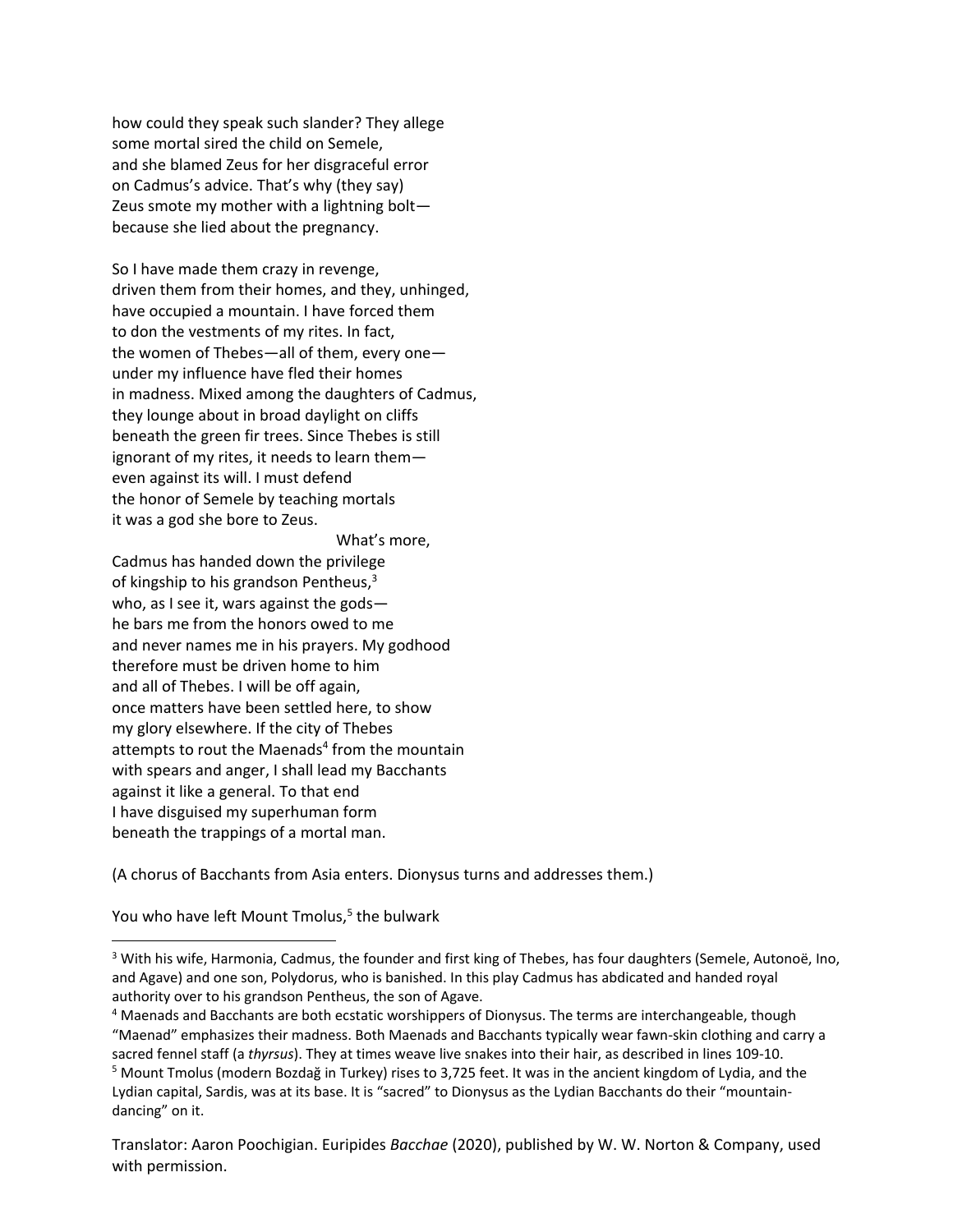of Lydia, all you devotees whom I have led out of exotic lands to serve as fellow travelers in peace and war, take up the drum they use in Phrygia, the one that Rhea and myself invented,<sup>6</sup> and gather round the royal house of Pentheus! Beat time until the townsfolk understand! I meanwhile will go up to Mount Cithaeron, $<sup>7</sup>$ </sup> join my Bacchants and enjoy their dances.

(Dionysus exits.)

<sup>6</sup> The sister and the wife of the Titan Cronus, Rhea is associated with Crete in that she conceals the infant Zeus, her son, from Cronus there. She is assimilated with the Phrygian goddess Cybele and, in this guise, is the focus of ecstatic worship, in which the flute and the tympanum (a hoop covered by hide) are the most common instruments. We are given an etiology (origin story) of the tympanum at lines 127-32.

 $7$  Cithaeron is a mountain ten miles south of Thebes; it rises to 4,623 feet. The roughly ten-mile-long range to which it belongs marks the physical boundary between Boeotia in the north and Attica in the south.

Translator: Aaron Poochigian. Euripides *Bacchae* (2020), published by W. W. Norton & Company, used with permission.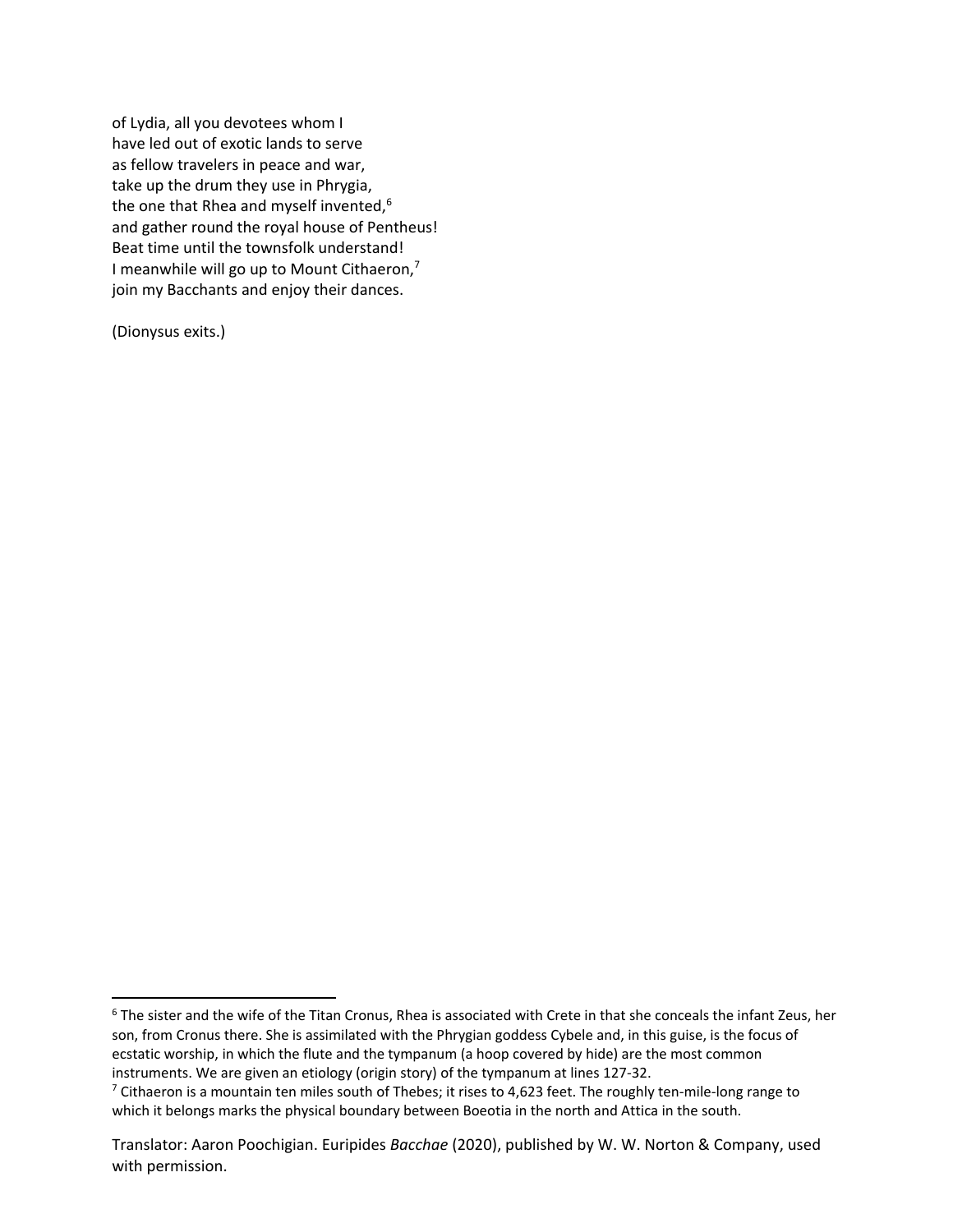## **SCENE SELECTION 2: 398-445 (STASIMON 2, CHORUS)**

## **Chorus:**

## Strophe 1

Sanctity, you queen of gods, as you go flying over earth on golden wings, do you take in the sacrilegious things King Pentheus has been promulgating, how he scorns the Roaring God, Semele's son, who, during banquets decked in bright bouquets, is first among the blest divinities? He has the power to bring outsiders in, to laugh when pipes play and to deaden care when grape-joy visits sacred feasts and the abounding wine-bowl casts sleep over men with ivy in their hair.

#### Antistrophe 1

An unchecked mouth and wild stupidity mean ruin, but a peaceful, prudent life remains untossed by storms and keeps homes safe. Although the gods live far away on high, they watch the deeds of mortals all the same. Smart talk is hardly wisdom; it's unwise for men to think big and forget their place. Our lives are short. Given our dearth of time, who, in pursuing all-too-distant goals, would lose out on what lies at hand? That way of living, to my mind, is for misguided dolts and crazy fools.

#### Strophe 2

I want to go to Cyprus, island of The foam-born goddess, $8$  where the gods of love reside, the sweet bewitchers of our wits; to Paphos, where a hundred rivulets water the plain and there are no rain showers. Bull-Roarer, Keeper of Ecstatic Powers, and Leader of Bacchants, take me to sublime Pieria where Muses spend their time, $9$ to a divine Olympian mountain slope. There, there at last we Bacchants will have scope

<sup>8</sup> Aphrodite, whose name means "goddess of the foam" (*aphros*), had a major center of workship on Cyprus at Paphos, a city on the island's southwest coast. In this "escape-prayer," the Chorus members wish they were rather at the eastern edge of the Greek world (Cyprus) in the company of agreeable deities.

<sup>&</sup>lt;sup>9</sup> Pieria, a region in ancient Macedonia, contained a spring, the Pierian Spring, sacred to the Muses. It is on a slope of Mount Olympus, which marks the northern edge of the Greek world.

Translator: Aaron Poochigian. Euripides *Bacchae* (2020), published by W. W. Norton & Company, used with permission.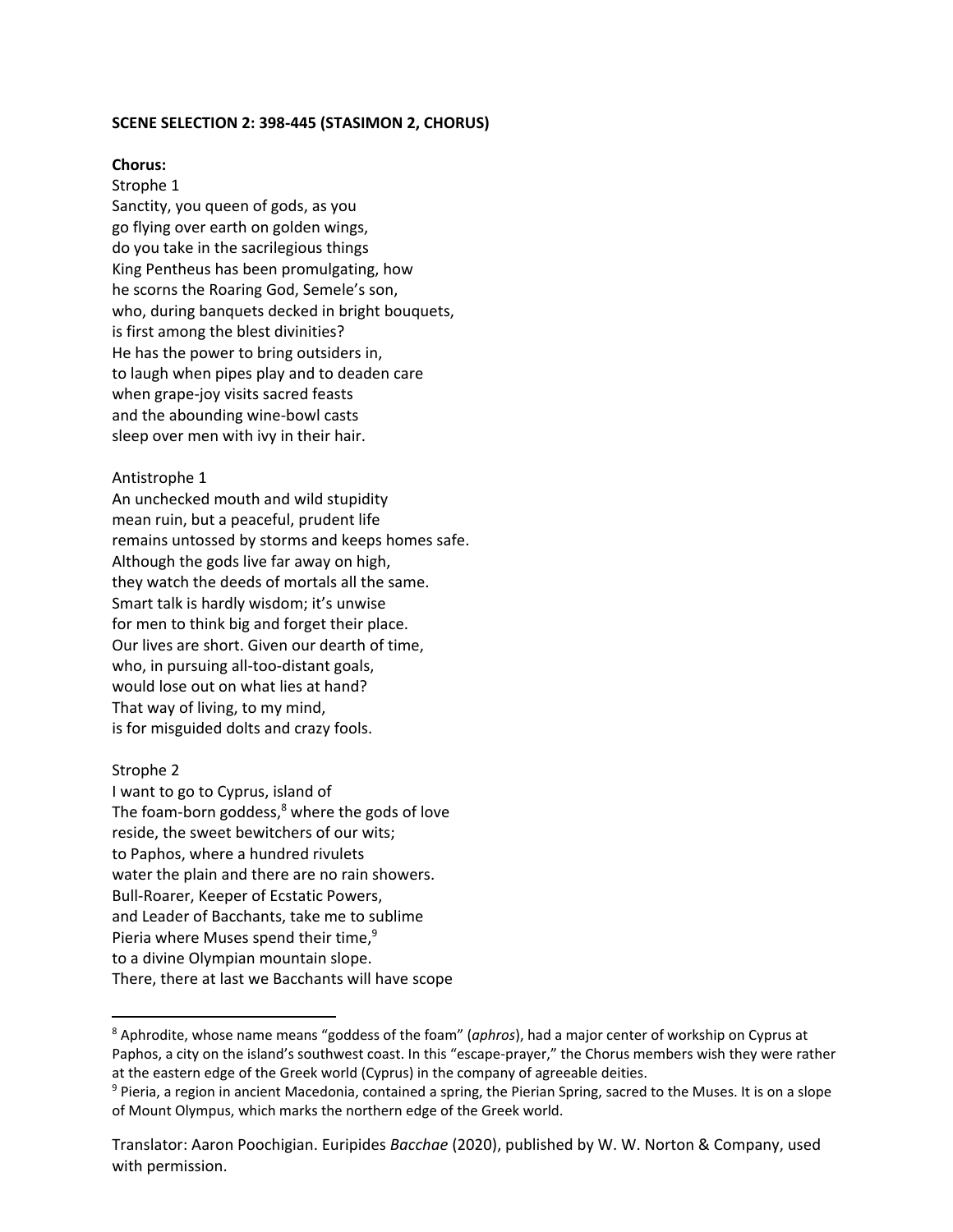to hold, among the Graces and Desire,<sup>10</sup> the secret rites whose celebrants we are.

## Antistrophe 2

Our son of Zeus delights in feasts, and Peace, the youth-nurse, the purveyor of success, is precious to him. He distributes wine, the grief-cure, both to blest and unblest men. Oh, but Dionysus can despise the stubborn ones, the people who refuse to live their whole existence, every day, every sweet night, in a state of joy and fail to keep the thoughts that make one wise safe from the prying of inquiring eyes. What simple people practice and believe that's what I welcome, that's the way I live.

<sup>10</sup> The Graces (*Charites*) are three daughters of Zeus who embodied the joys and pleasures of life. Desire (*Pothos*) is an allegorical deity of sexual attraction. Traditionally part of Aphrodite's rtinue, they are here added to the train of Dionysus.

Translator: Aaron Poochigian. Euripides *Bacchae* (2020), published by W. W. Norton & Company, used with permission.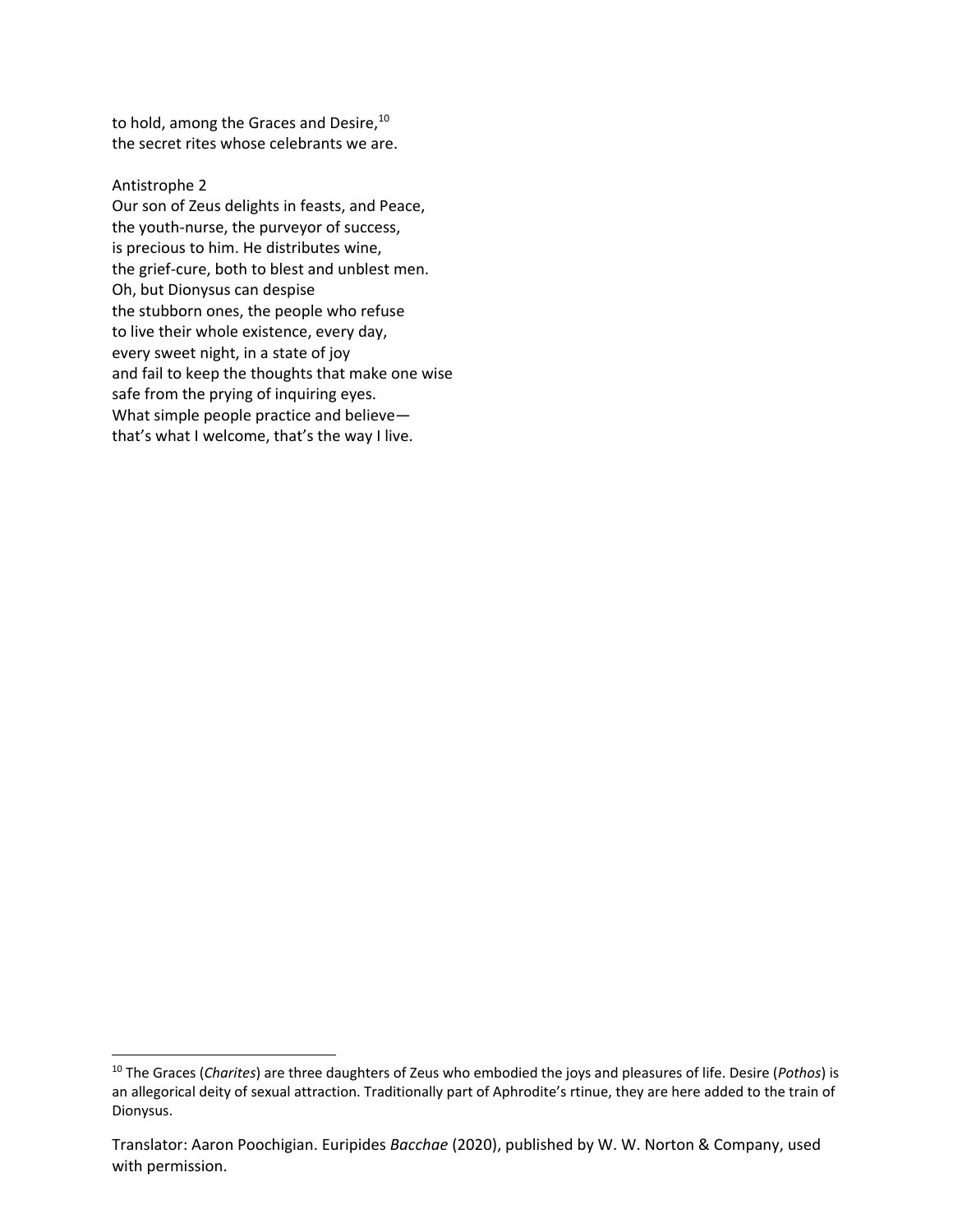## **SCENE SELECTION 3: 465-537 (EPISODE 2, PENTHEUS AND THE STRANGER)**

#### **Pentheus:**

Release his hands. The prey is in my net, and he is not so swift as to escape me.

(Turning to The Stranger)

Well, stranger, you are hardly unattractive, to women—that's why you have come to Thebes. Your hair is far too long to be a wrestler's look how it flows down past your cheeks, abounding in lust. And your complexion, look how fair you keep it—by design, no doubt. No, no, it's not by daylight but at night that you go hunting Aphrodite with your beauty.

First of all I must know your ancestry.

## **The Stranger:**

An easy answer that I freely give you: I'm sure you've heard of flowery Mount Tmolus.

**Pentheus:** Yes, its spurs surround the city of Sardis.

## **The Stranger:**

That's where I come from: Lydia is my homeland.

## **Pentheus:**

From what source come these rites you bring to Greece?

## **The Stranger:**

From Dionysus son of Zeus—he taught me.

# **Pentheus:**

Is there some Zeus out there who sires new gods?

## **The Stranger:**

No, he's the Zeus who lay with Semele.

#### **Pentheus:**

Did Bacchus find you in a dream or waking?

**The Stranger:** We saw each other when he gave the rites.

## **Pentheus:**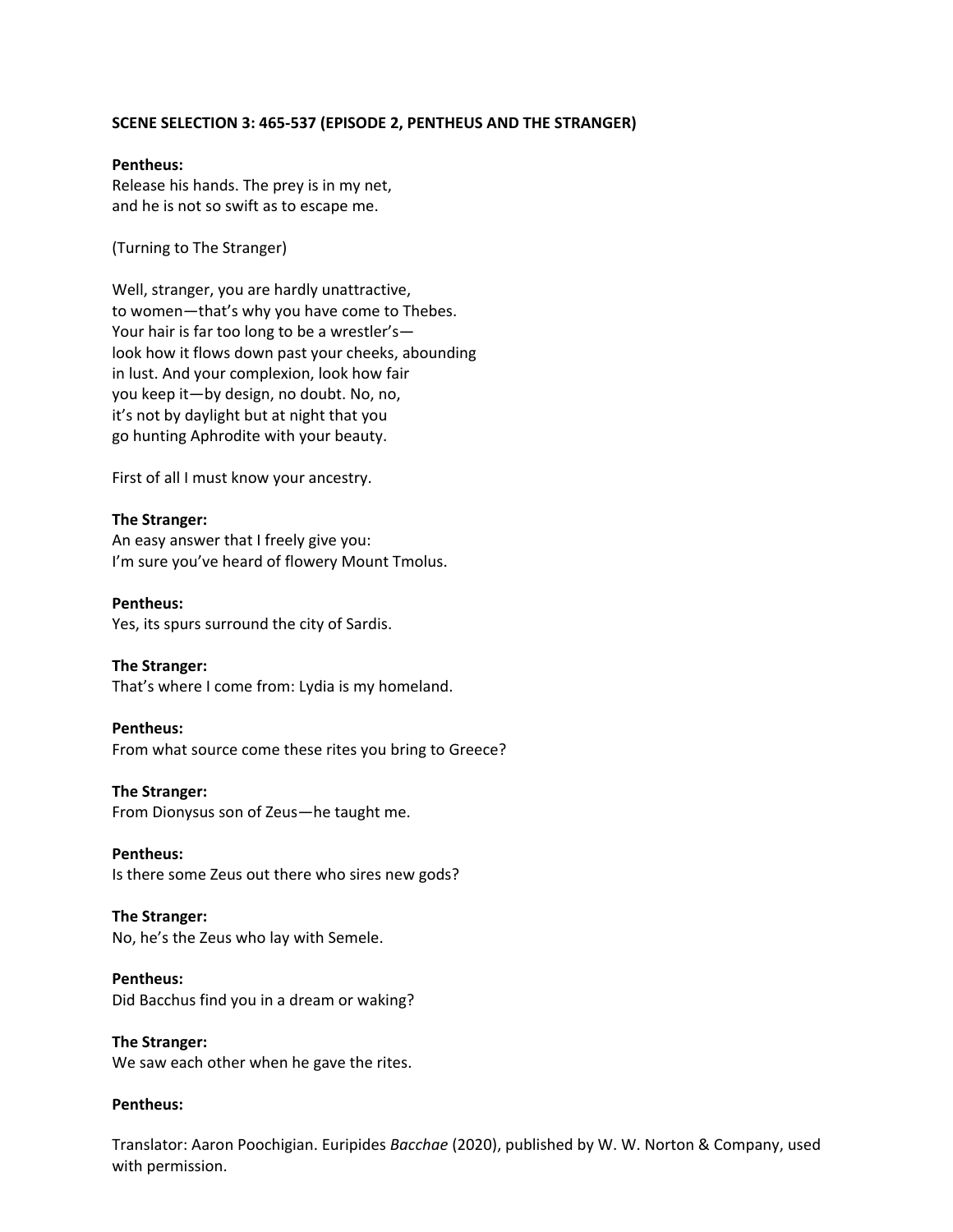Yes, these rites of yours—what is their nature?

**The Stranger:** Only initiates may know about them.

**Pentheus:** How do they benefit those who observe them?

**The Stranger:** It's not for you to know, but they are worthy.

**Pentheus:** You shaped your answer smartly just to tempt me.

**The Stranger:** The godhead's rites detest impious men.

**Pentheus:** What does he look like, since you say you saw him?

**The Stranger:** However he wishes—I do not control him.

**Pentheus:** You dodge again by saying nothing smartly.

**The Stranger:** The wise come off as foolish to a fool.

**Pentheus:** Is this the first place you have brought the god?

**The Stranger:** No, all of Asia dances in his honor.

**Pentheus:** Because they think far worse than do we Greeks.

**The Stranger:** In this case better. But their ways are different.

**Pentheus:** Do you observe these rites by day or night?

**The Stranger:** Mostly at night, since darkness makes them solemn.

# **Pentheus:**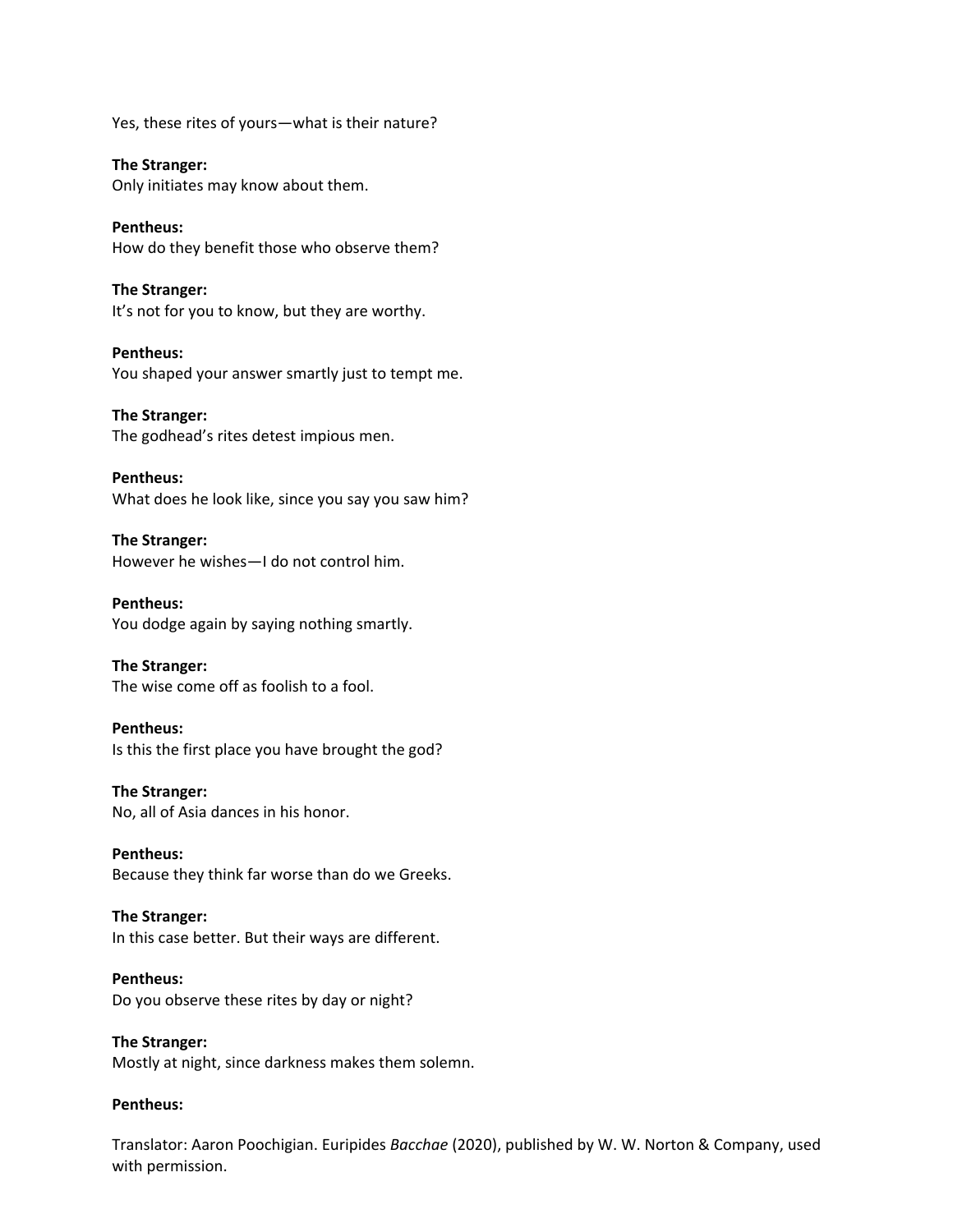That's a licentious trick designed for women.

**The Stranger:** People can shame themselves by daylight, too.

**Pentheus:** You'll pay for your evasive clevernesses.

**The Stranger:** And you for your thick-headed blasphemy.

**Pentheus** (aside)**:** A brash Bacchant, and not unskilled in speaking.

**The Stranger:** Tell me: what awful punishment is mine?

**Pentheus:** First I will cut off those luxuriant curls.

**The Stranger:** My hair is holy: I grow it for the god.

**Pentheus:** Next, you will give that fennel staff to me.

**The Stranger:** You come and take it—it belongs to Bacchus.

**Pentheus:** We will hold you locked up under guard.

**The Stranger:** The god himself will free me when I wish.

**Pentheus:** Call on him from your cell next to the Bacchants.

**The Stranger:** He's near us now—he sees what I endure.

**Pentheus:** Where is he, then? My eyes cannot discern him.

**The Stranger:** Where I am. You, a godless man, are blind.

**Pentheus** (to the guards)**:**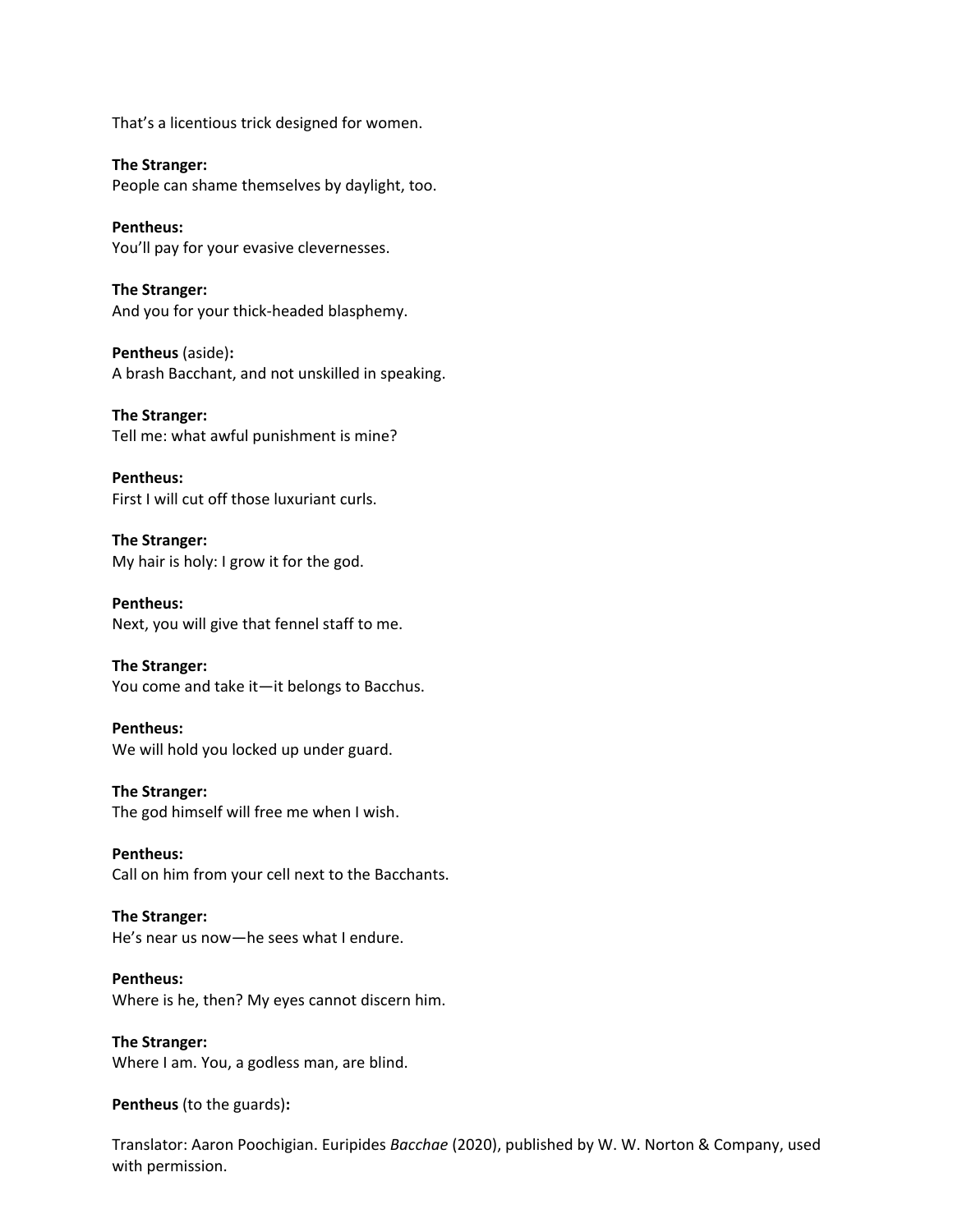Seize him! He is insulting me and Thebes!

## **The Stranger:**

A sane man, I say "no" to you, a madman.

# **Pentheus:**

And I say "bind him," since I have the power.

# **The Stranger:**

You are ignorant of what your life is, what you are doing, even who you are.

# **Pentheus:**

I'm Pentheus, son of Echion and Agave.

# **The Stranger:**

A pensive name that matches your misfortune.

# **Pentheus:**

(to the guards) Get going! Lock him up beside the horse-trough so that all he sees is darkness. (to The Stranger)

You,

go do your dancing there! As for your women, the ones you brought as co-conspirators in your designs, well, I shall either sell them or keep them here as slaves to work my looms, once I have hushed their drumming and applause.

# **The Stranger:**

I won't refuse, since I will not endure anything it is not my lot to suffer. But Dionysus—yes, the very god you claim does not exist—will make you pay for these offenses. Know that, when you wrong me, it is the god you're sending off to jail. (Pentheus and several guards lead The Stranger offstage.)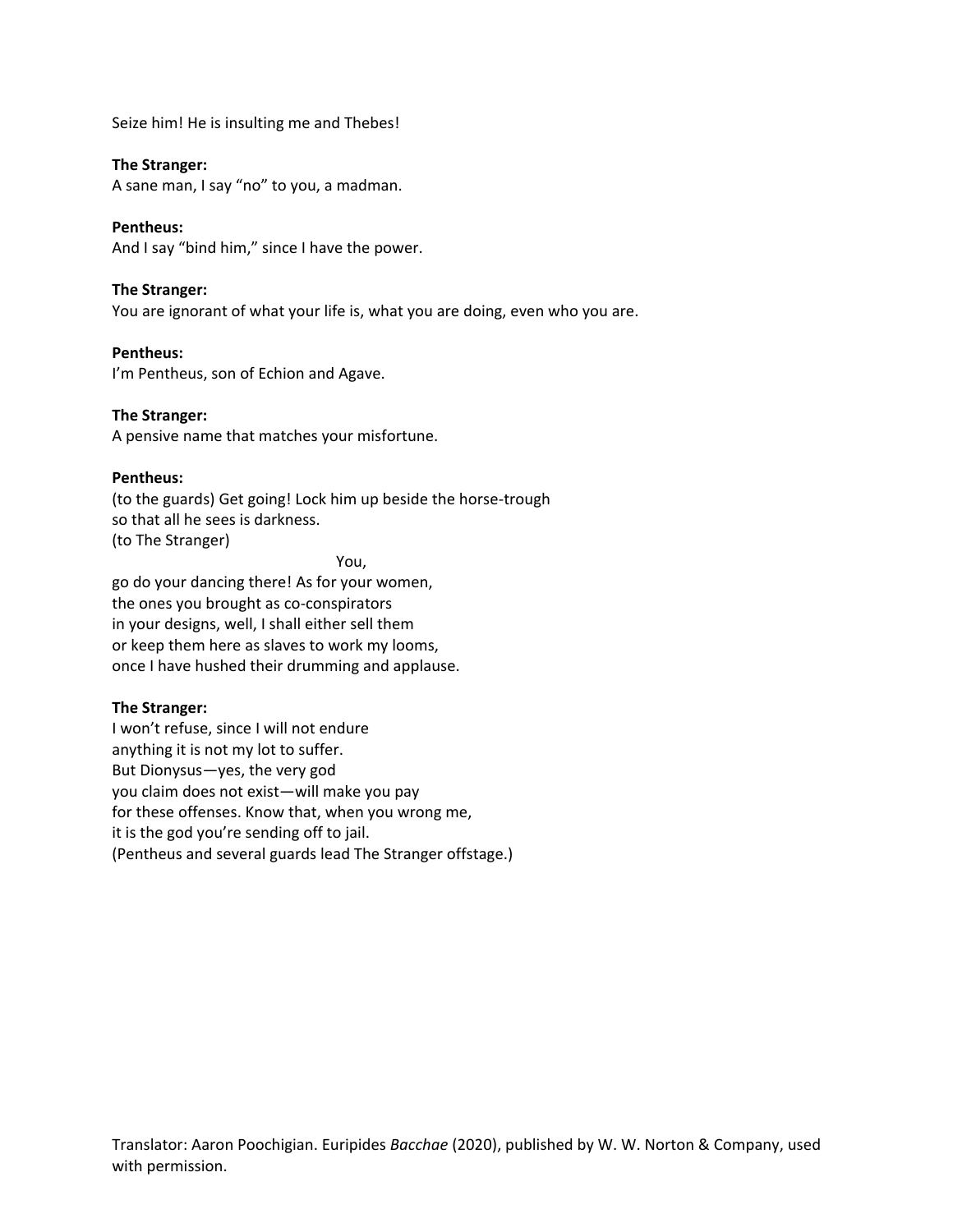## **SCENE SELECTION 4: 786-880 (EPISODE 3, PENTHEUS AND THE STRANGER)**

#### **Pentheus:**

The Bacchants' outrage like a conflagration blazes near us now, a great disgrace in Greece's eyes. There must be no delay. You go to the Electran gate $11$  and muster the infantry, the cavalry who ride on swift-hooved steeds, the bearers of the light shield and all those men who make the bowstring sound. There will be all-out war against the Bacchants! No, we cannot endure continuing to suffer what we suffer from these women.

#### **The Stranger:**

You've heard me speaking, Pentheus, and yet you just won't change your mind. Though I have suffered ill-treatment from you, still I will advise you not to take up arms against a god. Keep calm; the Roaring God will not abide any attempt to drive his tribe of Bacchants down from the mountains that resound his name.

#### **Pentheus:**

Don't lecture to me. You have once escaped the chains we bound you in, protect your freedom. Or should I punish you a second time?

#### **The Stranger:**

Rather than fighting angrily against the goad that drives you, you should, as a man, offer up sacrifice to him, a god.

#### **Pentheus:**

I'll give him sacrifice—blood-sacrifice of women, that's what they have earned. I'll spatter lots of it all along Cithaeron's valleys.

## **The Stranger:**

You and all your soldiers will be routed. It will be shameful when the Bacchants use their fennel stalks to break your bronze-backed shields.

#### **Pentheus** (to the guards):

How slippery is this stranger I am wrestling!

 $11$  Thebes, in myth, has seven gates, each with a name. Ancient sources attribute the name of the "Electran gate" to an Electra who is the sister or mother of Cadmus (see note to line 53).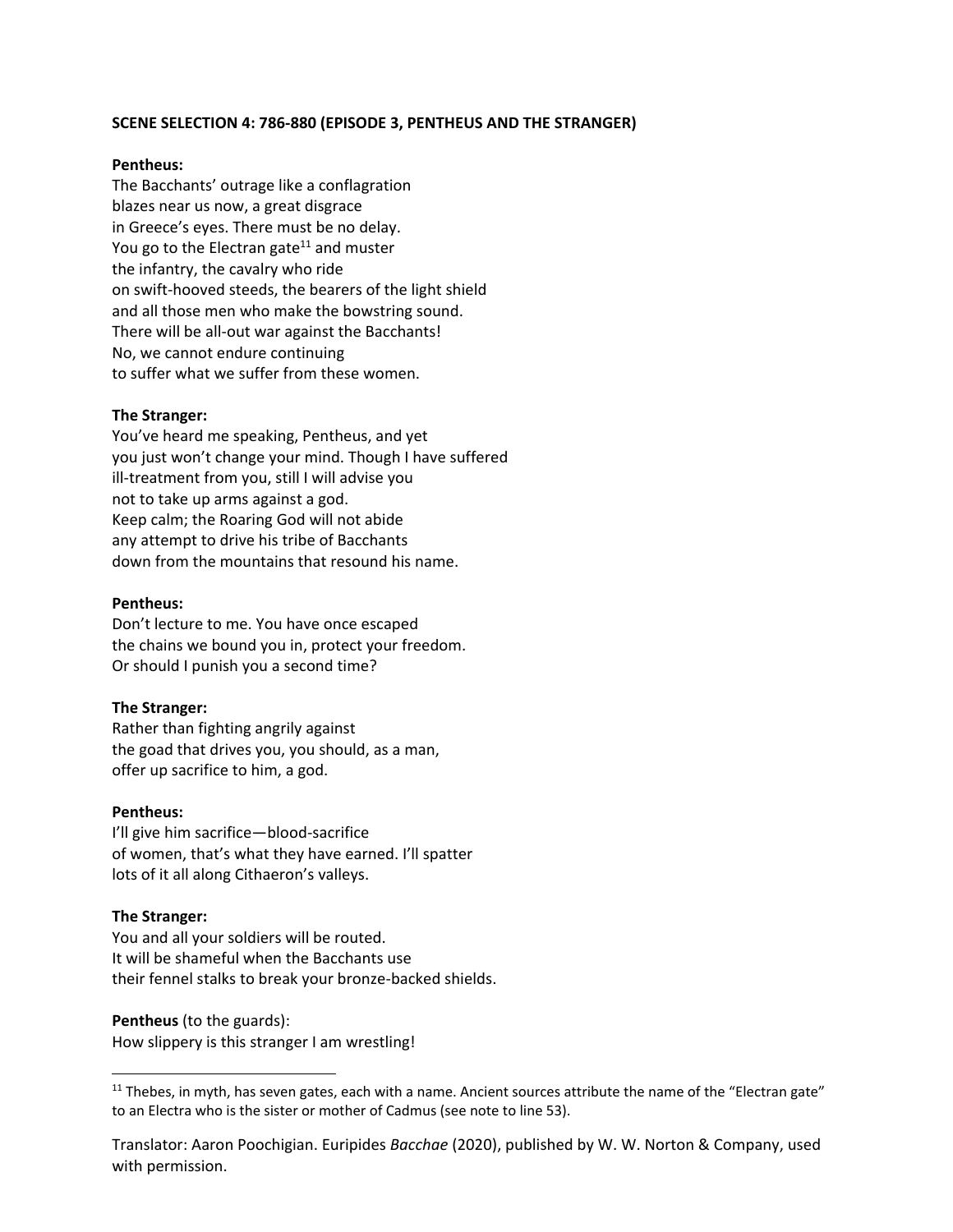Doing or suffering, he just won't hush!

**The Stranger:** My friend, you still can fix this situation.

**Pentheus:** How, though? By taking orders from a slave?

**The Stranger:** No need for spears: I'll bring the women here.

**Pentheus:** Nonsense. That's just a ploy you are devising.

**The Stranger:** What ploy? This is the one way I can save you.

**Pentheus:** You've schemed to dance forever with the Bacchants

**The Stranger:** Yes, if that scheme's our pact with Dionysus.

## **Pentheus:**

(to the guards) Servants, my armor! (to the Stranger)

You there, shut your mouth!

## **The Stranger:**

Ah! You want to see them gathered in the mountains?

**Pentheus:** Greatly. I'd pay a ton of gold to see them.

**The Stranger:** What, has so great a lust to see them struck you?

**Pentheus:** It would disturb me if I saw them drunk.

**The Stranger:**

Still, you would gladly see what might 'disturb' you?

**Pentheus:** Yes, if I sat there hushed beneath the pine trees.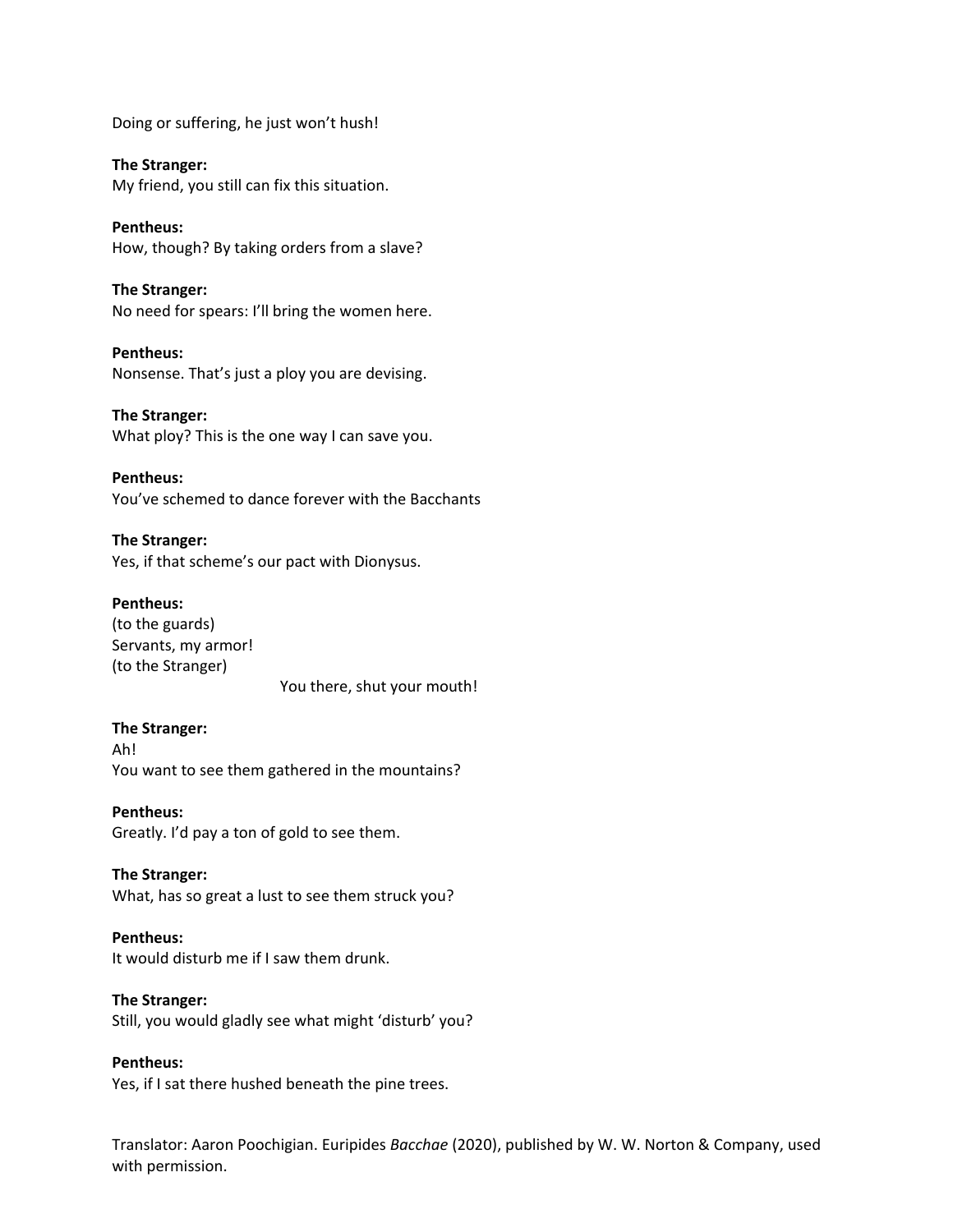**The Stranger:** They will hunt you if they catch you spying.

**Pentheus:** Openly, then: you give me good advice.

**The Stranger:** Come, let me guide you. You will make the journey?

**Pentheus:** Take me there now, right now—I just can't wait.

**The Stranger:** First, you must don a gown, a long and sheer one.

**Pentheus:** What, must I play a woman and not a man?

**The Stranger:** Yes, otherwise the women there will kill you.

**Pentheus:** A prudent warning! You are always clever.

**The Stranger:** Yes, the god I serve has taught me well.

**Pentheus:** How can we put your teachings into practice?

**The Stranger:** Let's go inside, and I will dress you up.

**Pentheus:** What kind of clothes? A woman's? Shame forbids it.

**The Stranger:** So you no longer burn to see the Maenads?

**Pentheus:** How exactly do you plan to dress me?

**The Stranger:** First I will stretch your close-cropped hair out long.

**Pentheus:** What will come next, my costume's second part?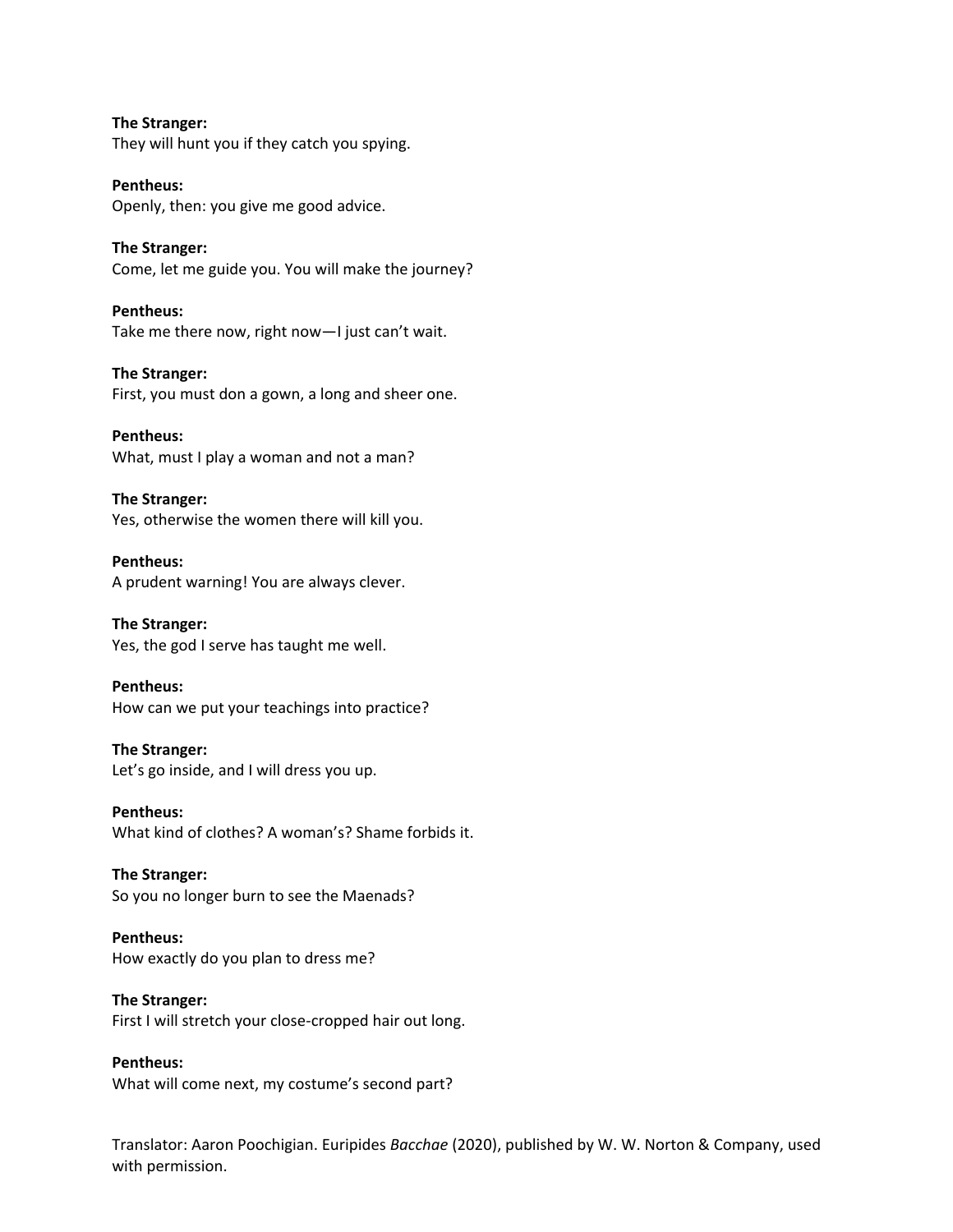**The Stranger:** A gown down to your ankles, then a headband.

**Pentheus:** Will you give me something more to wear?

**The Stranger:** A spotted fawnskin and a sacred staff.

**Pentheus:** I just can't bear to put on woman's clothing.

**The Stranger:** There will be bloodshed if you fight the Bacchants.

**Pentheus:** Yes, I should go and scout them out beforehand.

**The Stranger:** That's wiser than pursuing bad with worse.

**Pentheus:** How shall I go in secret from the townsfolk?

**The Stranger:** Through empty streets—I'll be the one to guide you.

**Pentheus:** That's better than the Bacchants laughing at me.

**The Stranger:** Let's go inside and get you all dressed up.

**Pentheus:** Wait. I myself will choose what's best for me.

**The Stranger:** Of course. My aid is wholly at your service.

**Pentheus:** Let's go in. I will either march out dressed in weaponry or yield to your advice.

(Pentheus enters the palace followed by the guards)

**The Stranger** (to the chorus): Women, our net is closing round the man. He will go join the Bacchants where his sentence,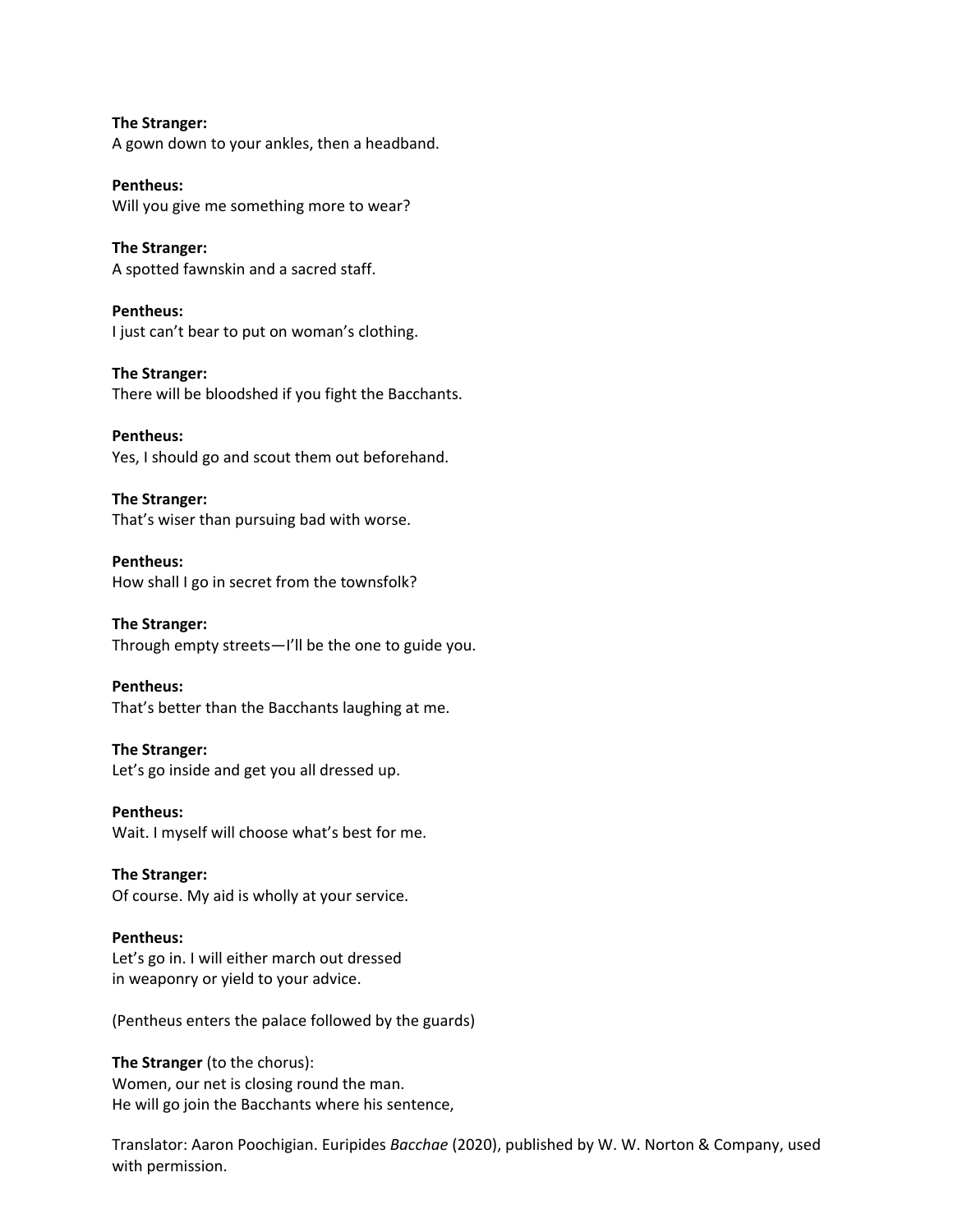death, will meet him. Everything depends on you, now, Dionysus—you are near. Come, let us punish Pentheus. First, though, drive him out of his wits, afflict him with a dizzy insanity. If he is in his right mind, he won't agree to put on women's clothing; but, driven far outside his senses, he will put it on. I want the people of Thebes to laugh at him as he is led through town in feminine attire, because of all the ugly threats he made. Now I will go dress Pentheus in the gown that he will wear to Hades' house, $^{12}$  slain by his mother's hands. The man will learn that Dionysus is a god indeed, a god most dangerous to mortals, though he can be very gentle. (The Stranger enters the palace.)

<sup>&</sup>lt;sup>12</sup> Refers to the underworld and, more generally, death.

Translator: Aaron Poochigian. Euripides *Bacchae* (2020), published by W. W. Norton & Company, used with permission.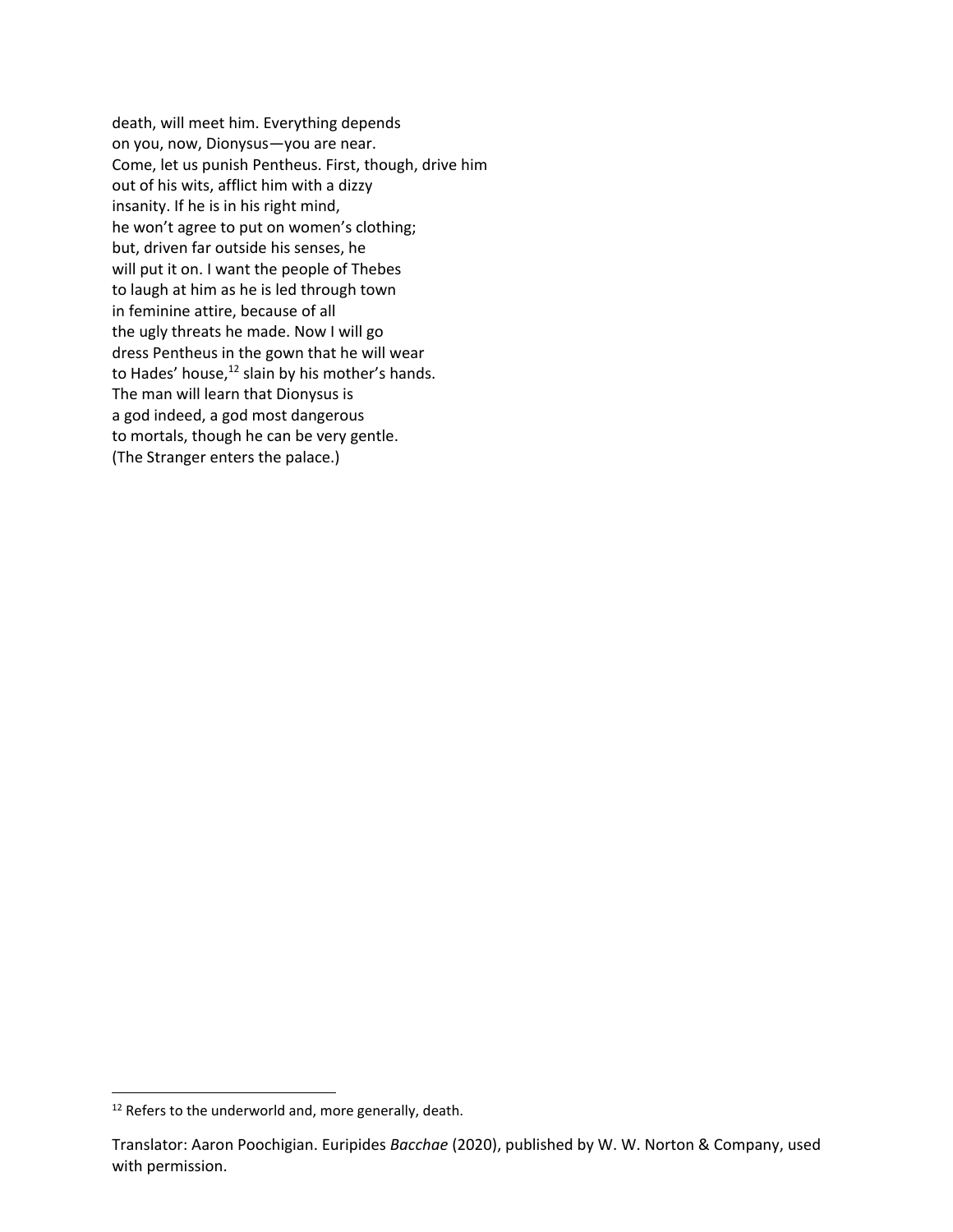## **SCENE SELECTION 5: 881-924 (STASIMON 3, CHORUS)**

## Chorus:

*Strophe* Should I, my roused feet gleaming, dance all night in sacred exaltation? Should I shake my neck in dewy air, exultant like a fawn that dashes through the green delight of meadows? She has shaken dread pursuit, slipped from the hunters and their woven nets. Their leader spurs the mastiffs on with shouts, but she, in headlong haste, with storm-swift speed, races beside the river, through the plain, relishing her escape from men, exulting in the thickets of the leaf-dark wood.

#### *Refrain*

What, then, is wisdom? What finer prize do gods bestow on humankind than to hold a mighty hand over the heads of enemies? People always should acclaim whatever gives a noble name.

#### *Antistrophe*

The gods are slow to mete out discipline but certain when they strike. They come down hard on those who live in foolish disregard and those mad souls who outrage the divine. While hunting down unholy men, how cleverly they hide the slow way time moves ever onward. One must never scheme anything that would overthrow their laws. It costs so little to believe that all that is divine is powerful, that every sacred inborn edict never dies.

#### *Refrain*

What, then, is wisdom? What finer prize do gods bestow on humankind than to hold a mighty hand over the heads of enemies? People always should acclaim whatever gives a noble name.

# Epode

Happy the man who cruises to a dock after a stretch of nasty weather.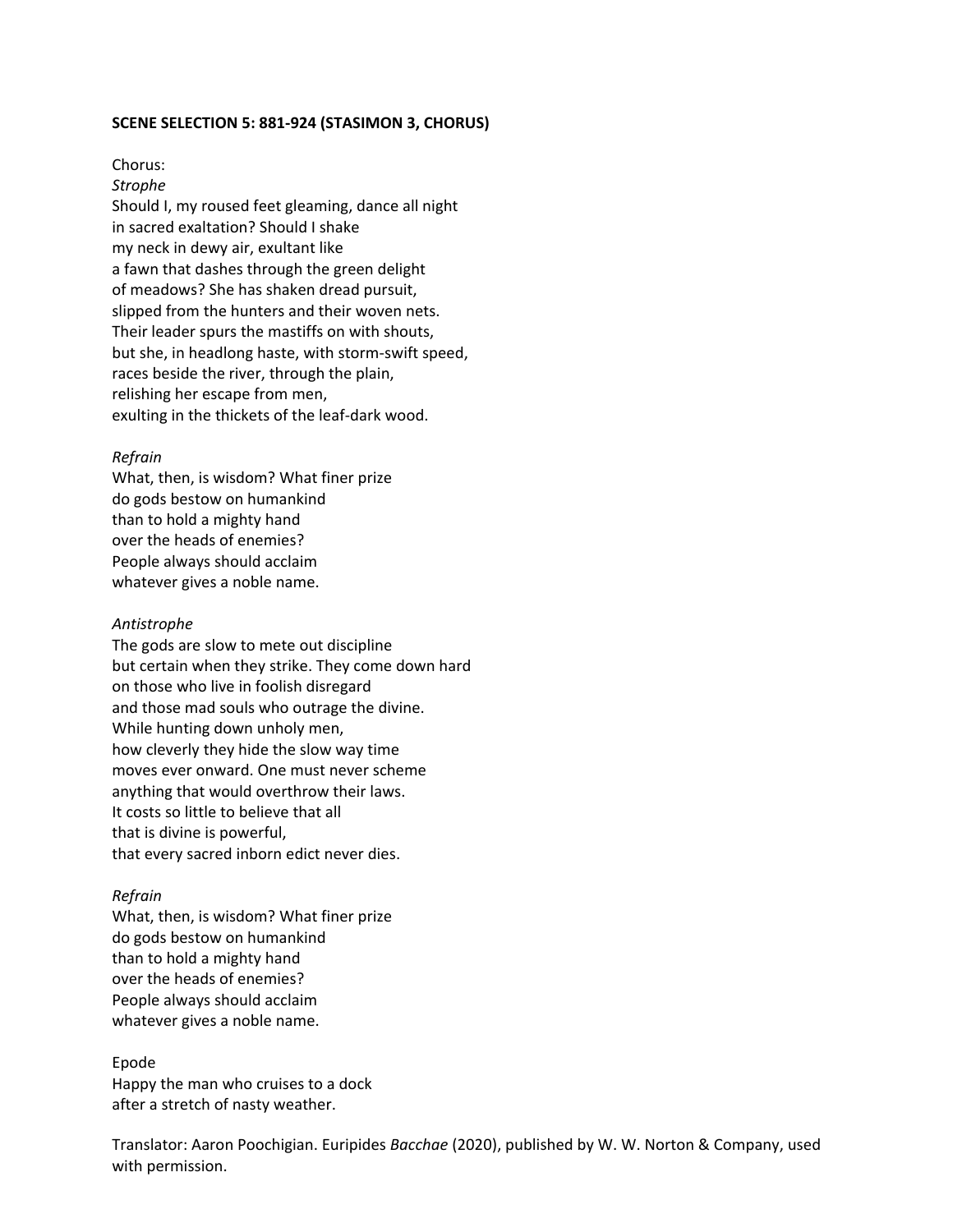Happy the man who overcomes hard luck. One person will surpass another in this or that, in wealth or influence. A thousand souls, a thousand different plans. Some end up prosperous; others only fail. I say that man is a success whose life is happy day by day.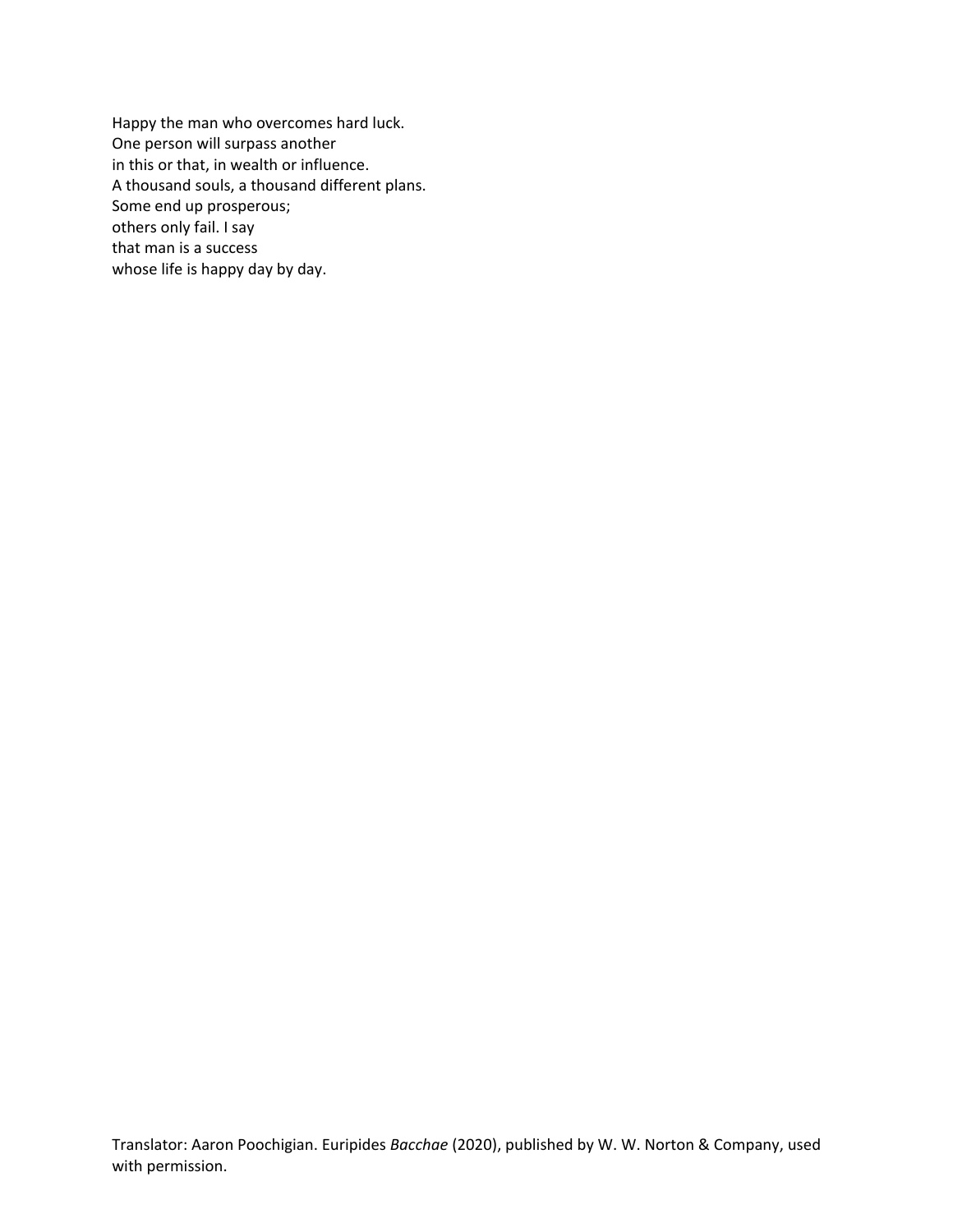## **SCENE SELECTION 6: 1268-1384 (EPISODE 6, CADMUS and AGAVE)**

#### **Cadmus:**

Follow along behind me, servants, lugging the burdensome remains of Pentheus inside the palace. After looking for him endlessly, after endless toil, I found his body strewn all over Mount Cithaeron. The forest proved an awkward place to search, and no two pieces lay in the same place. When I had left the Bacchants and returned inside the city walls with old Teiresias, I learned of what my girls had perpetrated, so I had to go back up the mountain and gather up the boy the Maenads killed. There I saw Ino and Autonoë, both of them still out of their minds, still raving among the thickets. Someone said Agave was gallivanting homeward like a Bacchant news that now has proved to be correct, since I can see her, an unholy sight.

#### **Agave:**

Father, you have the right to boast, and loudly, that you have sired by far the greatest daughters in all the world. Yes, all of us are great, but me especially: I left the shuttle and loom behind and rose to greater things: hunting a savage beast with my bare hands. Look what I'm holding in my arms—a trophy worthy to be nailed up on your roof. Come take it in your hands and celebrate the hunt and ask your friends to feast with us. You are a very blessed man because we have accomplished deeds of such renown.

#### **Cadmus:**

A grief past measure. Can you not perceive the crime you and your sisters have committed with your appalling hands? You are inviting the gods and me and Thebes to take part in a handsome sacrifice indeed. I grieve first for your miseries, then for my own. The god has justly but excessively destroyed our house, whatever we deserved.

## **Agave:**

Here among humankind old age is always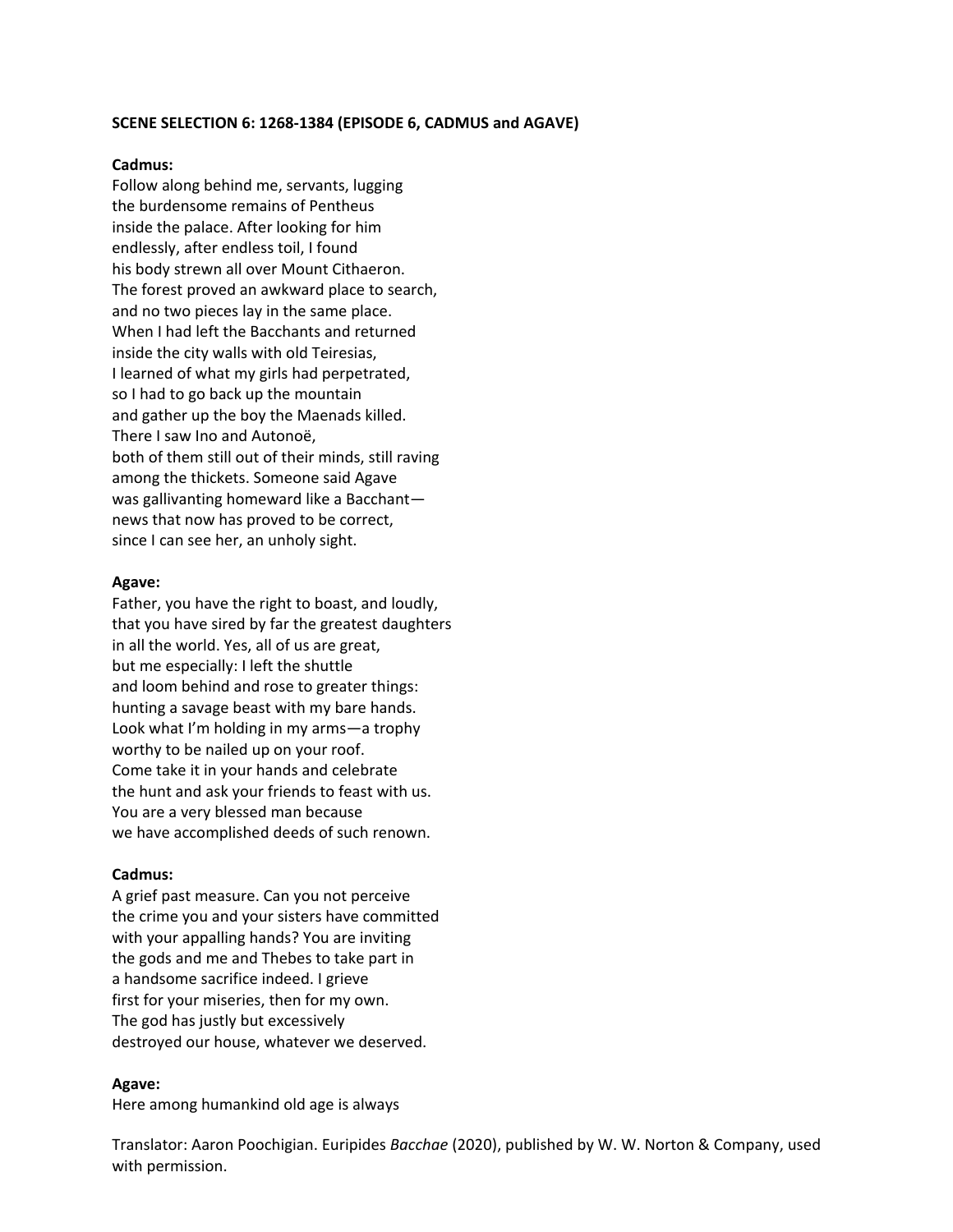sour and peevish-faced. I wish my son could, like his mother, be a consummate hunter whenever he goes off with young men chasing wild beasts. But, no, he's only good at waging war on gods. Talk to him, father. Will someone please go summon Pentheus so that he can admire my lucky catch?

#### **Cadmus:**

Ah, if you ever grasp what you have done, how great will be the torment you will suffer. But, if you stay just as you are forever, though you will not be truly fortunate, you will at least not ever feel accursed.

## **Agave:**

What here is not quite right? What here is painful?

**Cadmus:** First, direct your gaze up to the sky.

**Agave:** I have. What do you want me to observe?

**Cadmus:** Does all appear the same to you or changed?

**Agave:** The sky is brighter than before and clearer.

**Cadmus:** And is there still a fluttering in your mind?

**Agave:** I don't quite understand you but I think I'm coming round. My former thoughts have altered.

**Cadmus:** Will you listen well and answer clearly?

**Agave:** Father, I can't recall what I was saying.

**Cadmus:** Whose house became your own when you were married?

**Agave:**

Echion's, they say, a Sown Man's house.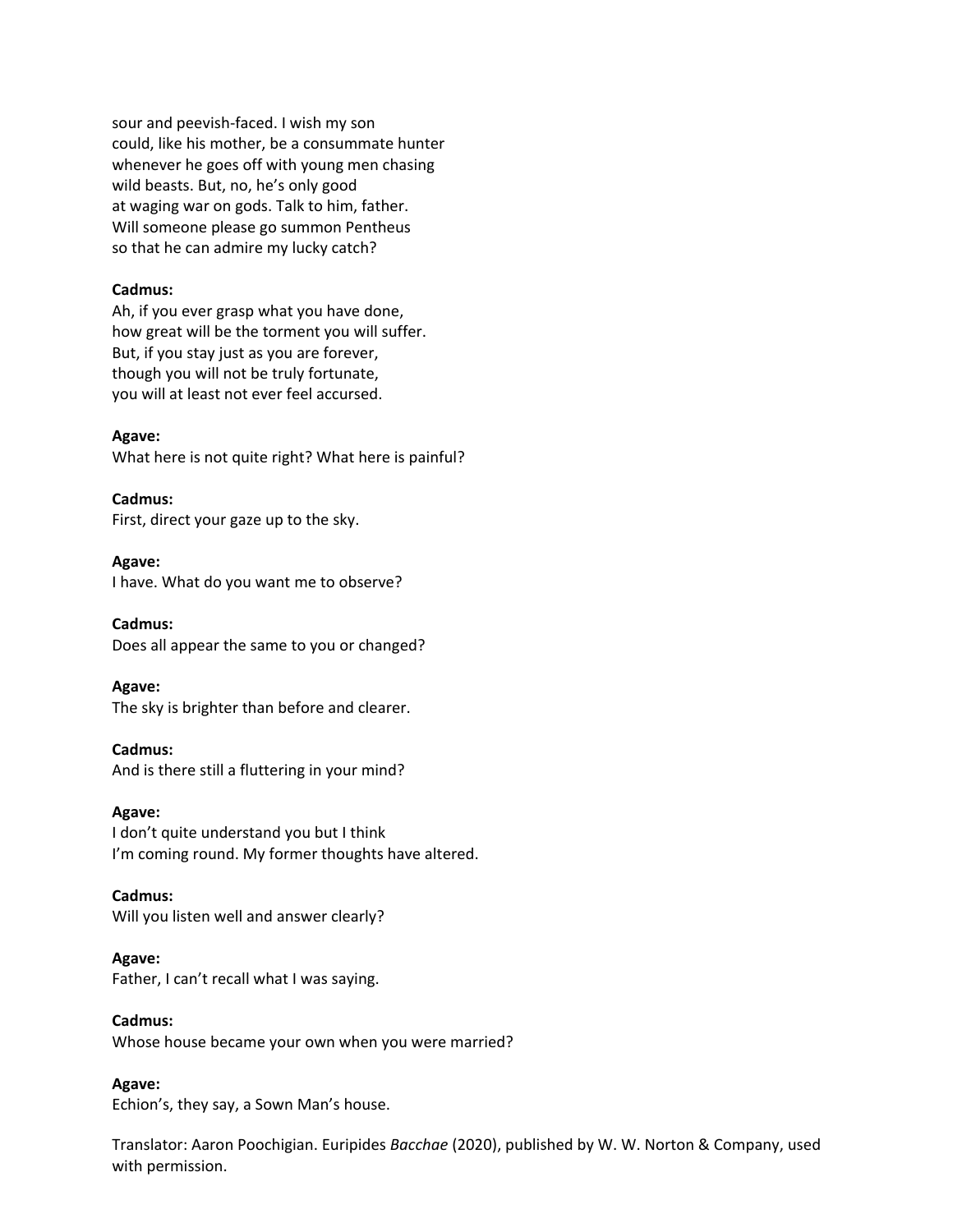**Cadmus:** Who was the son you bore there to your husband?

**Agave:** Pentheus, my son and Echion's.

**Cadmus:** Whose head is there, the head between your hands?

**Agave:** My fellow hunters said it is a lion's.

**Cadmus:** Look rightly. Does it seem to be a lion?

Agave: What's this I see? What's this that I am holding?

**Cadmus:** Look at it closely; understand more clearly.

**Agave:** I see great agony. Oh, I am wretched.

**Cadmus:** Does the head still seem to be a lion's?

**Agave:** Oh, wretched! It is Pentheus' head.

**Cadmus:** I mourned the loss before you ever knew it.

**Agave:** Who murdered him? Why is he in my hands?

**Cadmus:** Sad truth, you have come round with ugly timing.

**Agave:** Speak. My heart leaps up to hear what's coming.

**Cadmus:** You killed your son—you and your sisters killed him.

Agave: Where did he die? At home or somewhere else?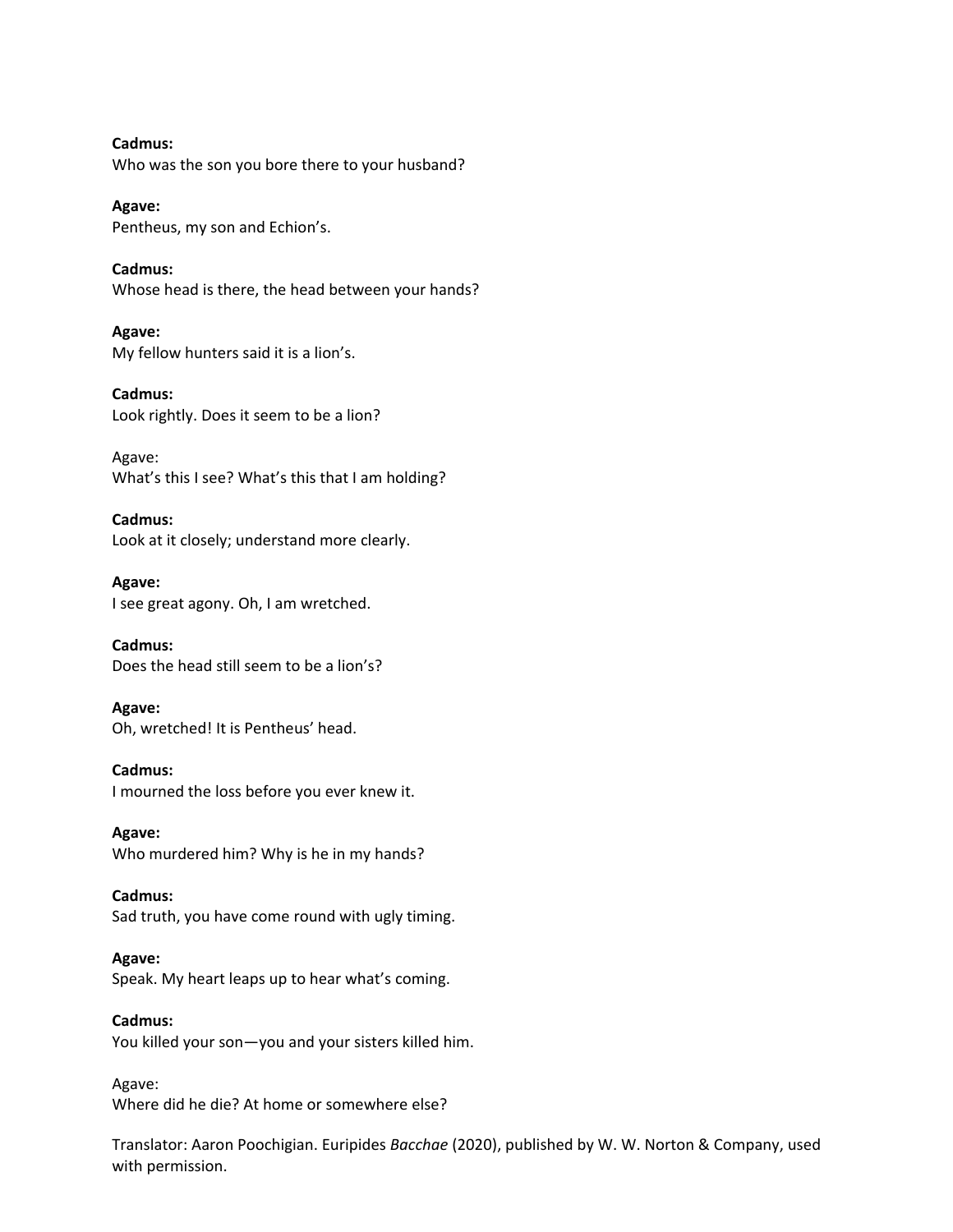**Cadmus:** Where Actaeon was shredded by his dogs

**Agave:** Why did my curst son go to Mount Cithaeron?

**Cadmus:** To ridicule both god and ritual.

**Agave:** But how did all of us end up there, too?

**Cadmus:** You were all raving, you and the whole city.

Agave: Bacchus has destroyed us—now I know.

Cadmus: You angered him when you denied his godhood.

Agave: Father, where is my son's dear body now?

Cadmus: Here—I have gathered it with difficulty.

Agave: Has it been pieced together, limb to limb?

*[Cadmus' reply and most of Agave's subsequent speech are missing from the text.]*

Agave: Why did he have to share in my mistake?

# Cadmus:

Pentheus, like the rest of you, did not respect the god and so the god has linked you, all of you, in one catastrophe, one that has ruined both my house and me. I never had a son and now have seen your fruit, poor woman, the product of your womb, murdered in utter shame and agony. Grandson, daughter's child, in you the house had learned to see again. You were protecting our lineage from decay. The city feared you. When you were present, no one dared disparage